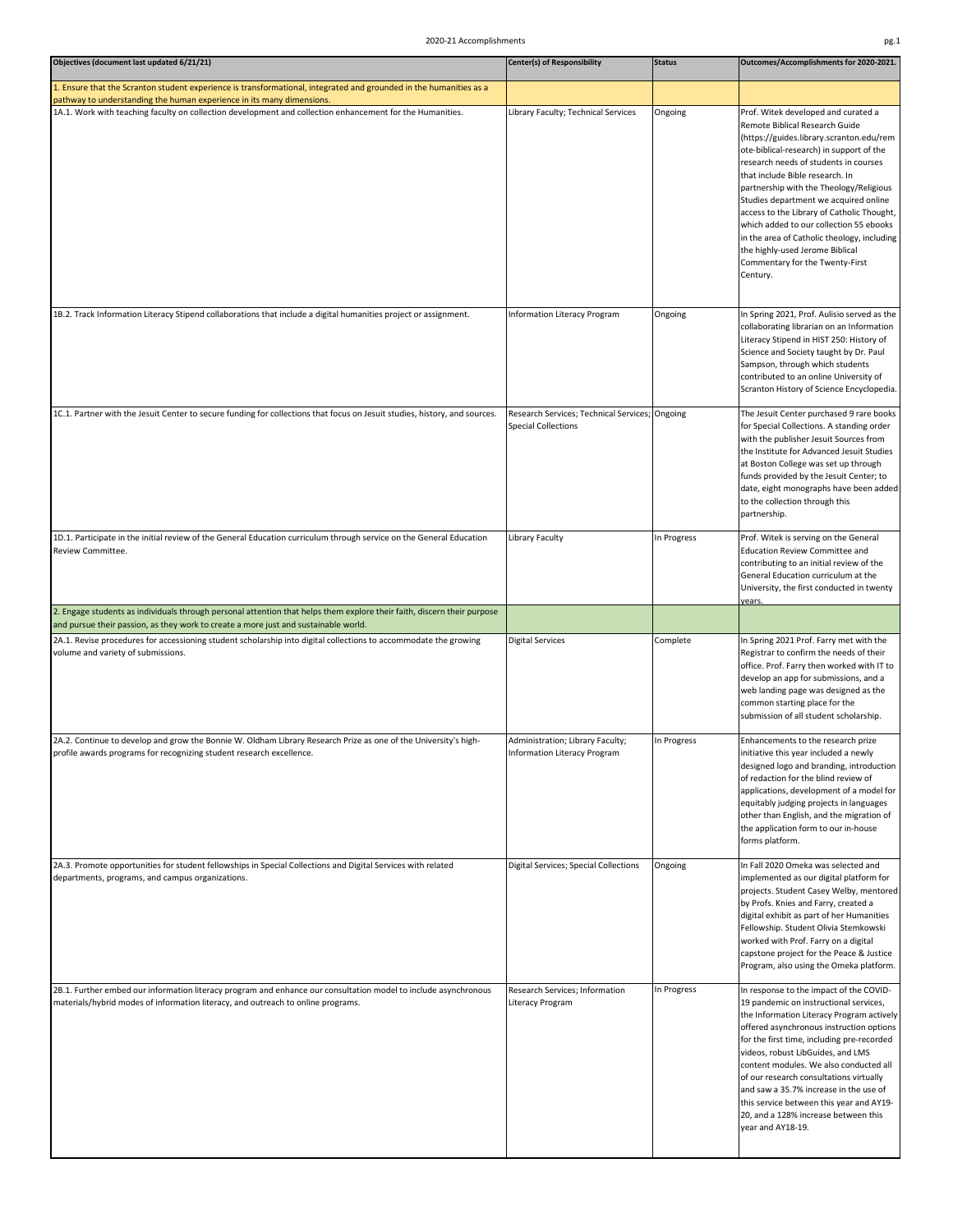| 2B.3. Continue to host and adapt the Heritage Hunt to orient new students to the Library. Identify partners to expand                                                                                  | Research Services; Library Faculty                | In Progress | The Heritage Hunt Committee is doing a                                                                                                                                                                                                                                                                                                                                                                                                                                                                                                                                                                                                                                                                                                                                                                                                                                                                                          |
|--------------------------------------------------------------------------------------------------------------------------------------------------------------------------------------------------------|---------------------------------------------------|-------------|---------------------------------------------------------------------------------------------------------------------------------------------------------------------------------------------------------------------------------------------------------------------------------------------------------------------------------------------------------------------------------------------------------------------------------------------------------------------------------------------------------------------------------------------------------------------------------------------------------------------------------------------------------------------------------------------------------------------------------------------------------------------------------------------------------------------------------------------------------------------------------------------------------------------------------|
| the library orientation program.                                                                                                                                                                       |                                                   |             | total overhaul of the Heritage Hunt for AY<br>21-22. The plan is for the HH to be more<br>self-directed so that students other than<br>first-year students could also take the HH<br>after the first week of the semester. The<br>HH will also have more components<br>related to information literacy.                                                                                                                                                                                                                                                                                                                                                                                                                                                                                                                                                                                                                         |
| 2B.4. Continue to support University Orientation programming.                                                                                                                                          | Library Faculty; Information Literacy<br>Program  | Ongoing     | In Summer 2020 Profs. Aulisio, Banyas,<br>Cloutier, Conserette, and Farry<br>participated in Virtual Orientation<br>sessions for students, which included<br>online synchronous and asynchronous<br>components. Profs. Aulisio, Banyas, and<br>Pratt-McHugh will participate in Virtual<br>Orientation sessions in Summer 2021<br>using the same formats.                                                                                                                                                                                                                                                                                                                                                                                                                                                                                                                                                                       |
| 2C.1. Continue hosting an annual Environmental Art Show (including as an online exhibit).                                                                                                              | Library Faculty; Technical Services               | Ongoing     | The April 2021 exhibit was offered online,<br>and is available on the library webpage at<br>https://digitalprojects.scranton.edu/s/en<br>vironmental-art-exhibit/page/exhibit-<br>home                                                                                                                                                                                                                                                                                                                                                                                                                                                                                                                                                                                                                                                                                                                                          |
| 2D.1. Prepare and submit an Information Literacy Assessment Report from the Dean of the Library to the Office of<br>Educational Assessment piloting their new template for college assessment reports. | Administration; Information Literacy<br>Program   | Complete    | This report was submitted to the Office<br>of Educational Assessment on July 27,<br>2020 and maps student learning<br>assessment to the University's<br>Institutional Learning Outcomes.                                                                                                                                                                                                                                                                                                                                                                                                                                                                                                                                                                                                                                                                                                                                        |
| 3. Advance the University into the future by challenging ourselves to educate and support an ever-changing, diverse<br>landscape of students in ways that are affordable, relevant and innovative.     |                                                   |             |                                                                                                                                                                                                                                                                                                                                                                                                                                                                                                                                                                                                                                                                                                                                                                                                                                                                                                                                 |
| 3A.2. Continue renovating the 2nd-floor of the library, focusing on creating intentional student learning environments<br>for different learning styles.                                               | Research Services; Administration;<br>Friends     | Ongoing     | 1. The area at the top of the grand<br>staircase and the open computer lab will<br>be renovated during Summer 2021 to<br>improve the function and overall<br>aesthetic of the area. Underutilized circle<br>tables will be replaced with both low- and<br>high-top tables for personal laptops and<br>the computer lab area will integrate<br>more student workspace by downsizing<br>the computer footprint. The computer<br>lab will also offer monitors with HDMI<br>cables for students to use with their own<br>devices. 2. The second phase of the<br>reference relocation project shifted<br>another large portion of reference books<br>to the basement and circulating<br>collection. The space saved allowed for<br>the periodicals section to combine with<br>the reference collection, which resulted<br>in removing the periodical shelving from<br>the second floor. This provides more<br>space for student use. |
| 3B.1. Create a sustainable and comprehensive plan for succession of human resources.                                                                                                                   | Administration                                    | Ongoing     | In 2020-21 we completed successful<br>searches for the Evening Circulation<br>Services Clerk and the Acquisitions Clerk.<br>The Dean of the Library search failed, but<br>will be resumed for 2021-22.                                                                                                                                                                                                                                                                                                                                                                                                                                                                                                                                                                                                                                                                                                                          |
| 3B.2. Continue to implement and explore Affordable Learning Initiatives.                                                                                                                               | OER Committee; Library Faculty;<br>Administration | Ongoing     | Six Affordable Learning Implementation<br>grants were awarded for the 2020-21 AY.<br>The OER Committee hosted two<br>information sessions on affordable<br>learning for faculty. The Committee also<br>commissioned a logo for future<br>promotion of the Affordable Learning<br>Grants and related events or initiatives.                                                                                                                                                                                                                                                                                                                                                                                                                                                                                                                                                                                                      |
| 3B.3. Continue offering student support through 24/7 access to Research Services and evening librarian hours. Provide<br>additional outreach to online programs.                                       | <b>Research Services</b>                          | Ongoing     | During 2020-21 AY, Research Services<br>remained staffed with Scranton librarians<br>until 10 pm during most business days.<br>Coverage continued 24/7 through our<br>participation in the AJCU Virtual<br>Reference (AJCU VR) project. We<br>continue to plan to cover into the<br>evenings with Scranton faculty and will<br>provide 24/7 support through AJCU VR.                                                                                                                                                                                                                                                                                                                                                                                                                                                                                                                                                            |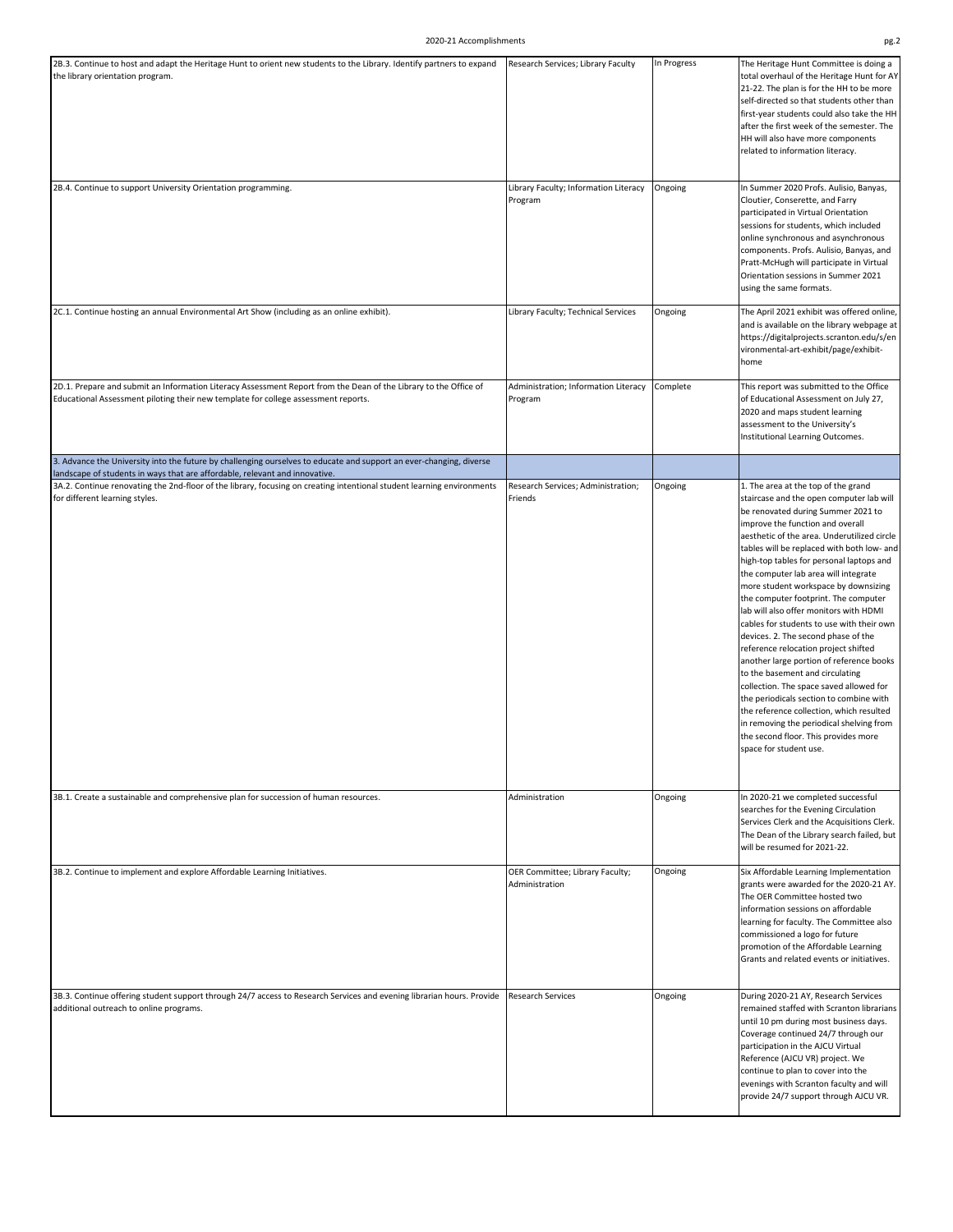| 3B.4. Explore new modalities and innovations for information literacy instruction to meet the evolving needs of the                                                                                                                                 | Information Literacy Program; Library Ongoing                                                                |             | New modalities of information literacy                                                                                                                                                                                                                                                                                                                                                                                                                                                                                                                                                                                                                                                              |
|-----------------------------------------------------------------------------------------------------------------------------------------------------------------------------------------------------------------------------------------------------|--------------------------------------------------------------------------------------------------------------|-------------|-----------------------------------------------------------------------------------------------------------------------------------------------------------------------------------------------------------------------------------------------------------------------------------------------------------------------------------------------------------------------------------------------------------------------------------------------------------------------------------------------------------------------------------------------------------------------------------------------------------------------------------------------------------------------------------------------------|
| University.                                                                                                                                                                                                                                         | Faculty                                                                                                      |             | instruction implemented this year include<br>fully asynchronous formats such as pre-<br>recorded videos, robust LibGuides, and<br>LMS content modules, and synchronous<br>online teaching through the Zoom<br>meeting platform.                                                                                                                                                                                                                                                                                                                                                                                                                                                                     |
| 3B.5. Increase and improve accessibility of online resources [LibGuides, asynchronous resources] and physical spaces<br>[classrooms] by reviewing ADA standards.                                                                                    | Library Faculty; Administration                                                                              | Ongoing     | During AY 2020-21, Adjunct Research &<br>Instruction Librarian Erica Getts reviewed<br>our online learning materials and made<br>accessibility enhancements. Prof. Getts<br>has a background in online ADA<br>compliance.                                                                                                                                                                                                                                                                                                                                                                                                                                                                           |
| 3B.8. Collaborate with IT on creating new spaces and lending programs with new technologies [Technology we provide<br>vs. BYOD]                                                                                                                     | Research Services; Library Systems;<br>Administration; Reilly Learning<br>Commons                            | Ongoing     | In Dec.2020 Library Instruction Room 306<br>was upgraded from providing VDI<br>computers to Chrome Books.                                                                                                                                                                                                                                                                                                                                                                                                                                                                                                                                                                                           |
| 3B.10. Assess materials housed in off-site storage. Consider sending additional materials to off-site storage.                                                                                                                                      | <b>Technical Services; Special</b><br>Collections; Administration                                            | Ongoing     | In Spring 2021 Iron Mountain provided<br>pricing for the possibility of sending<br>archival boxes from Special Collections to<br>remote storage in Summer/Fall 2021.                                                                                                                                                                                                                                                                                                                                                                                                                                                                                                                                |
| 3B.12. Assess electronic collections [monographs & streaming media] for additional funding.                                                                                                                                                         | Technical Services; Administration                                                                           | Ongoing     | In Spring 2021 we worked with the<br>proposers of a Cinema Studies Minor to<br>develop an annual budget for supporting                                                                                                                                                                                                                                                                                                                                                                                                                                                                                                                                                                              |
| 3B.14. Explore a unified services desk model.                                                                                                                                                                                                       | Research Services; Circulation<br>Services; Media Resources; Technical<br>Services; Administration           | In progress | this program.<br>Beginning in Summer 2021, George<br>Aulisio will convene an exploratory<br>committee. The committee is tasked with<br>determining the feasibility of moving to a<br>unified service desk and will make a<br>recommendation to the library faculty<br>and administration. The committee<br>includes George Aulisio, Kelly Banyas, Ian<br>O'Hara, Sharon Finnerty, and Pat Savitts.                                                                                                                                                                                                                                                                                                  |
| 3B.15. Keep systems/programs up to date for our users by performing regular maintenance and upgrades.                                                                                                                                               | Library Systems                                                                                              | Ongoing     | In July/Aug 2020 Library Systems worked<br>with IT and III to migrate Sierra & Encore<br>to Red Hat 7, and then update both<br>software versions. This broke several<br>functions and took much longer than<br>anticipated to resolve. We also upgraded<br>oss for Encore in Nov.2020. Library<br>Systems also worked with PALCI to<br>prepare for the migration of EZBorrow to<br>the new ReShare platform in Summer<br>2021. Illiad was upgraded to 9.1.4 in June<br>2021. IT also purchased the Pharos<br>Touchless Printing solution for us in<br>Jan.2021. Testing this new process has<br>been ongoing in Spring 2021 with the<br>goal of going live with this for the Fall<br>2021 semester. |
| 3B.16. Continue to work with Academic Departments on accreditation documentation as needed.                                                                                                                                                         | Administration; Technical Services                                                                           | Ongoing     | We prepared the library<br>narrative/statistics for Health Informatics<br>in Jun.2020 and for KSOM in Oct.2020.                                                                                                                                                                                                                                                                                                                                                                                                                                                                                                                                                                                     |
| 4. Reflect and understand the diversity of the world by demanding that diversity be a priority as we build an inclusive<br>community and campus culture, develop and deliver our education and shape our student experience.                        |                                                                                                              |             |                                                                                                                                                                                                                                                                                                                                                                                                                                                                                                                                                                                                                                                                                                     |
| 4A.1. Compare our collection with peer institution collections to fill in gaps, especially regarding underrepresented<br>authors, EDI, and anti-racism resources.                                                                                   | Technical Services; Research Services Ongoing                                                                |             | In Spring 2021 the library purchased a<br>DRM-free EBSCO ebook collection that<br>focuses on Diversity, Equity and<br>Inclusion.                                                                                                                                                                                                                                                                                                                                                                                                                                                                                                                                                                    |
| 4A.2. Continue hosting displays related to the Library's collections, including suggested readings. Explore and seek<br>travelling exhibits.                                                                                                        | Circulation Services; Research<br>Services; Media Resources; Special<br><b>Collections; Digital Services</b> | Ongoing     | Prof. O'Hara created a list of resources on<br>Race, Racism, and Anti-Racism. Available<br>on the Library Web Page at<br>https://guides.library.scranton.edu/c.php<br>?g=1046576                                                                                                                                                                                                                                                                                                                                                                                                                                                                                                                    |
| 4A.3. Promote use of the African-American materials in the Louis Mitchell Collection.                                                                                                                                                               | <b>Special Collections</b>                                                                                   | Ongoing     | The English department was informed of<br>the acquisition of this collection.                                                                                                                                                                                                                                                                                                                                                                                                                                                                                                                                                                                                                       |
| 4B.2. Analyze and audit the policies, workflows, and criteria for the Bonnie W. Oldham Library Research Prize and<br>Information Literacy Stipends to strengthen the inclusivity of these award programs in order to attract diverse<br>applicants. | Information Literacy Program; Library In Progress<br>Faculty                                                 |             | Through consultation with the Office of<br>Equity and Diversity, we successfully<br>piloted redaction and blind review of<br>Bonnie W. Oldham Library Research Prize<br>applications, making the judging process<br>more equitable by minimizing bias in the<br>evaluation of applications; we also<br>developed a model for equitably judging<br>projects composed in languages other<br>than English, making the prize initiative<br>more inclusive.                                                                                                                                                                                                                                              |